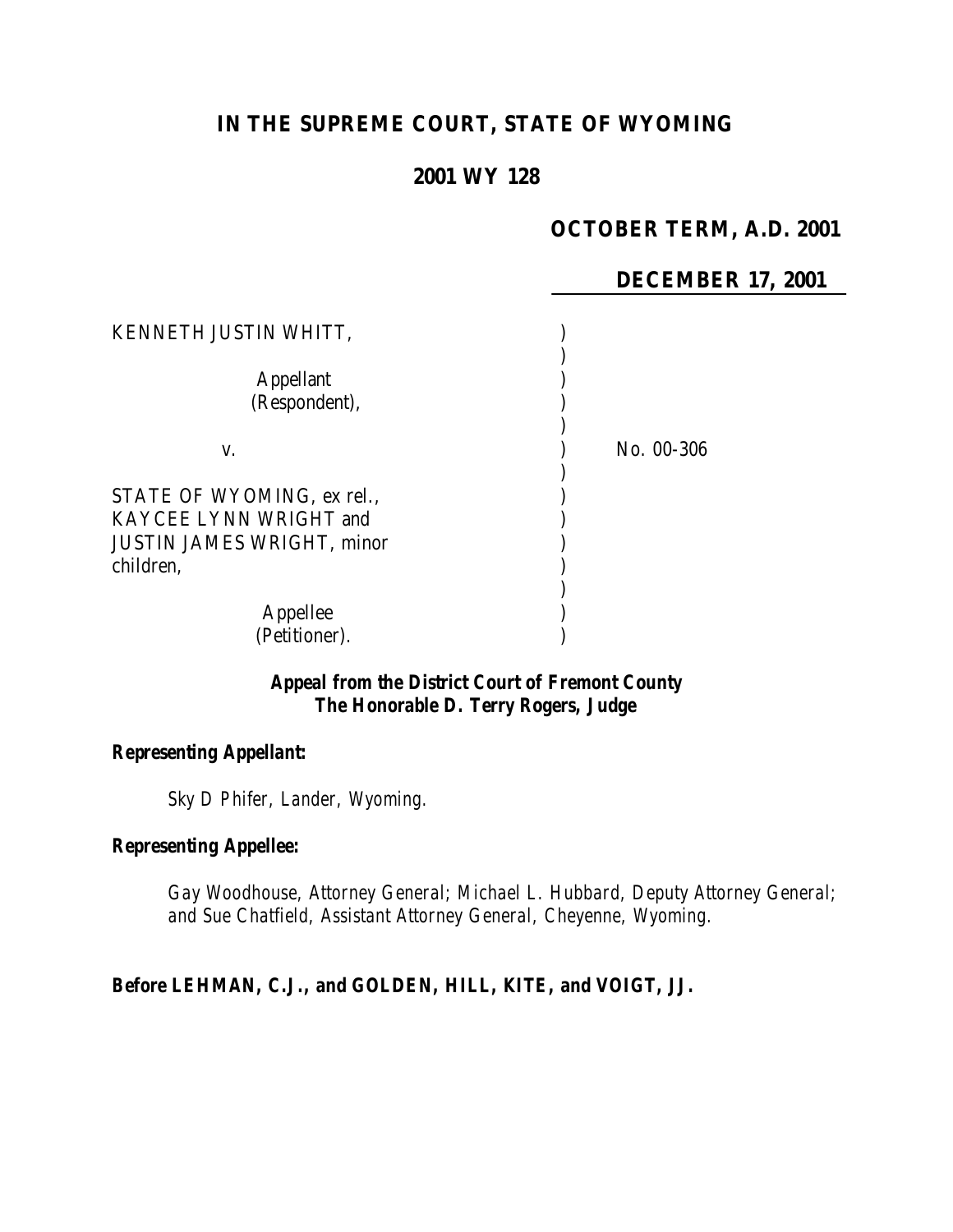## **VOIGT, Justice.**

[¶1] This is an appeal from a judgment for back child support. The district court accepted the Department of Family Services' (DFS) computations and ordered Kenneth Justin Whitt (appellant) to pay the State \$21,811.96 for Medicaid reimbursement and back child support. We reverse and remand for further proceedings consistent with this opinion.

#### **ISSUES**

- [¶2] The appellant raises these issues:
	- 1. Did the State meet its burden of proof that it had an assignment of child support benefits?
	- 2. Did the State meet its burden of proof that the father of the two minor children owed back support in the amount of \$18,322.65?
	- 3. Did the State meet its burden of proof that the father of the two minor children owed reimbursement to the State in the amount of \$18,322.65?
	- 4. Did the State meet its burden of proof that the State was entitled to Medicaid reimbursement in the amount of \$3,489.31?
	- 5. Is Appellant entitled to attorney's fees?

## **FACTS**

[¶3] The appellant filed a petition to establish paternity and custody on January 30, 1998. He alleged that he was the biological father of two minor children, one born in 1990 and the other in 1992. The appellant and the natural mother of the minor children, Ranae Wright (Wright), were not married at the time the children were born, nor did they ever marry; the two were involved in an on and off relationship from 1989 to 2000.

[¶4] DFS brought its own action to establish paternity and support on March 13, 1998, alleging that Wright and the minor children received public assistance and that the right to back child support had been assigned to DFS. The district court consolidated this action with the appellant's petition. The parties settled matters concerning paternity, custody, and current child support in a stipulation dated October 14, 1998. However, the issue of back child support remained. The trial set for October 21, 1998, to determine paternity, was vacated, and the matter of back child support was assigned to the district court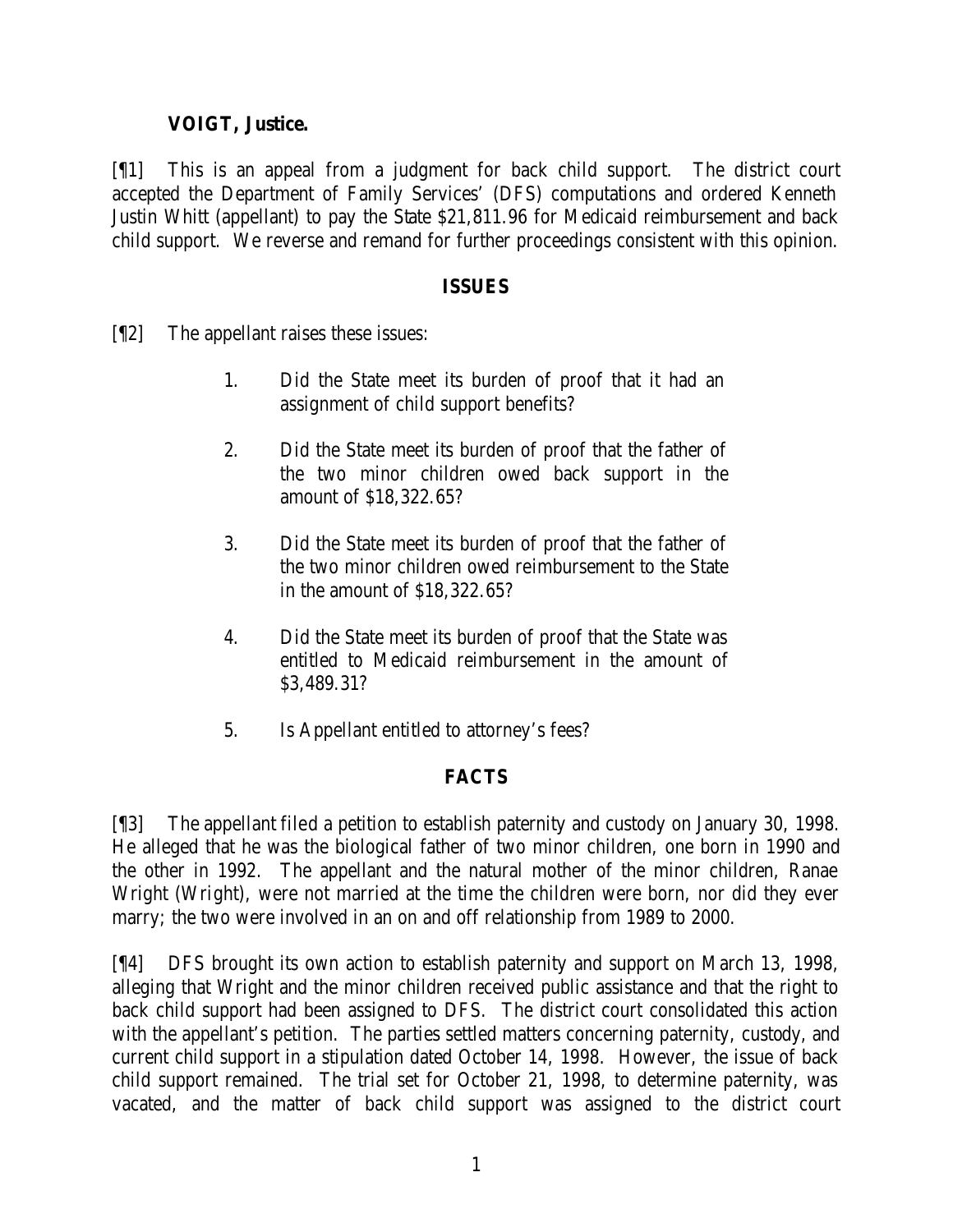commissioner. Adopting the district court commissioner's findings of fact for lack of objection thereto, the district court, on February 15, 2000, found that the appellant owed back child support to the State, through August 30, 1998, in the amount of \$10,384.00, and assessed against the appellant attorney's fees and costs in the amount of \$865.00. The district court set aside this judgment on May 23, 2000, and scheduled another hearing to determine the back child support issue.<sup>1</sup>

[¶5] At the next hearing, Wright and the appellant entered into a second stipulation in which Wright agreed that the appellant did not owe her any back child support. DFS did not join in the stipulation. The district court then took evidence from the appellant and Wright and ordered DFS and the appellant to prepare and submit child support calculations. The district court received DFS's calculations with attachments on June 26, 2000, and the appellant's calculations and exhibits on July 10, 2000. A final hearing was held on August 10, 2000. On September 12, 2000, the district court's oral pronouncement at the August hearing, that the appellant owed back child support in the amount of \$18,322.65 and Medicaid reimbursement in the amount of \$3,489.31, was entered as a judgment in favor of the State for a total of \$21,811.96.

### **DISCUSSION**

[¶6] Three of the appellant's issues can be dealt with quickly. First, it is clear that the State met its burden of proof concerning the assignment of child support benefits. Chapter 6 of Title 20 of the Wyoming Statutes is known as the "Child Support Enforcement Act." Under the Act, DFS is obligated to "establish a program of enforcement services . . . to aid in enforcing support obligations owed by obligors to their children . . . and in obtaining child support." Wyo. Stat. Ann. § 20-6-103(a) (Michie 1997). To assist DFS in accomplishing these goals, recipients of public assistance assign their rights to child and spousal support to DFS, by operation of law, to the extent of any public assistance provided. Wyo. Stat. Ann. § 20-6-106(a) and (d) (Michie 1997); *State, Dept. of Family Services v. Peterson*, 957 P.2d 1307, 1309-11 (Wyo. 1998).

[¶7] In the instant case, Wright testified that Medicaid paid for the births of both children, and that she received food stamps and aid to families with dependent children (AFDC). She testified that she received AFDC for about four and one-half years, specifically from February 1990 to July 1994 and from July 1995 to June 1996. Further, upon questioning by the DFS attorney, Wright indicated that she had "no disagreement" with an estimated \$20,000.00 received in AFDC benefits. There can be no dispute that

 <sup>1</sup> The order setting aside the findings of fact does not state a reason for that action. However, the order followed a hearing on the appellant's Motion to Direct Entry of a New Judgment, in which motion the appellant alleged under W.R.C.P. 59(a)(6) "[t]hat the verdict, report or decision is not sustained by sufficient evidence or is contrary to law," and in which the appellant alleged that the State had produced no proof of any benefits it had provided.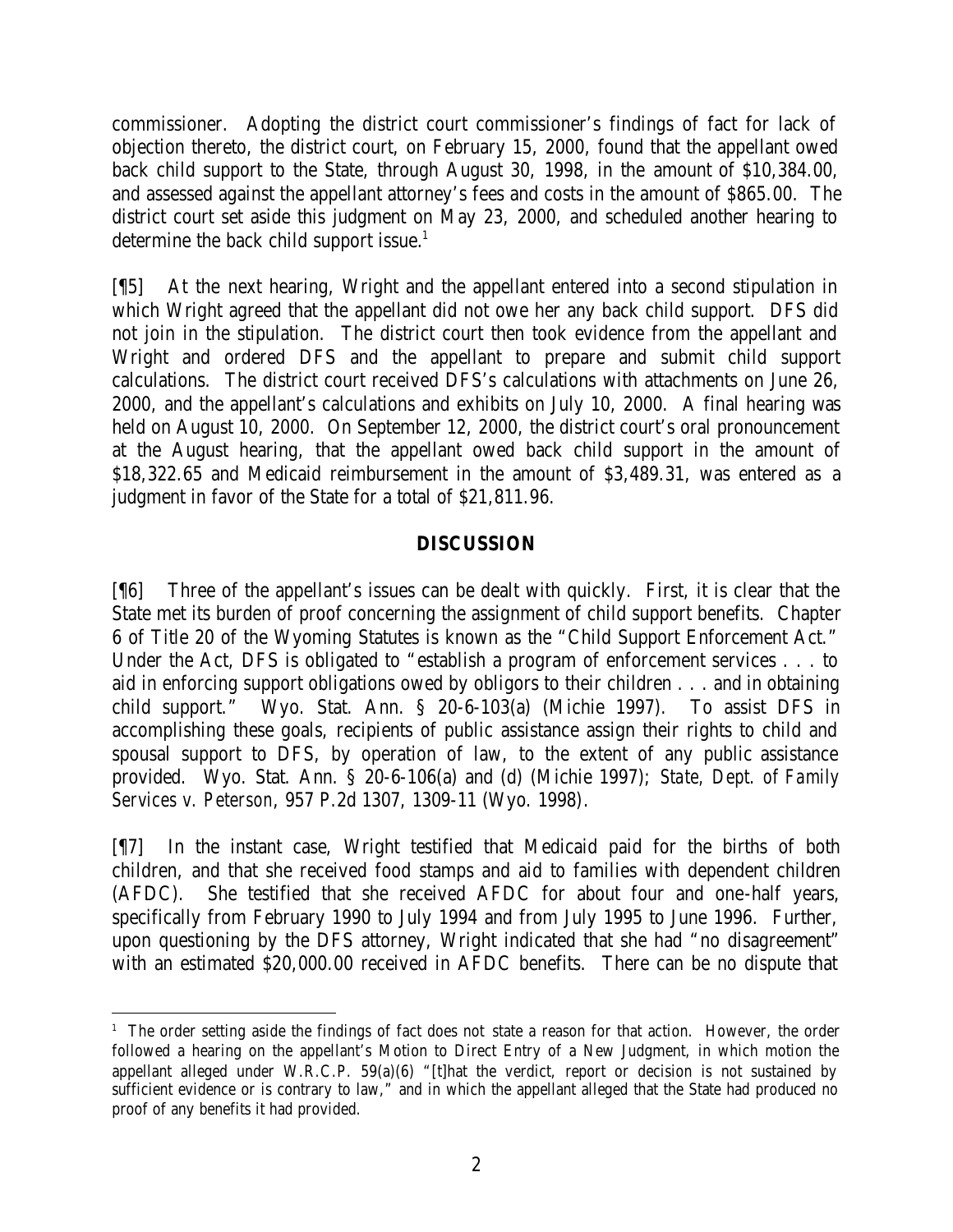Wright, by being a recipient of public assistance, assigned her rights by operation of law to the State. $^2$ 

[¶8] Two related issues presented by the appellant are whether the State met its burden of proving that it is entitled to reimbursement in the amount of \$18,322.65 and Medicaid reimbursement in the amount of \$3,489.31 as the assignee of Wright. After careful review of the record, we conclude that the State proved it is entitled to reimbursement for public assistance benefits and Medicaid; however, we find no factual basis or evidentiary support for the amounts claimed by the State. We agree with the appellant that the State failed to meet its burden of proving the exact amount to which it is entitled as the assignee of Wright.

[¶9] The appellant argues that, since the State did not prove the amount it paid out in public assistance benefits and Medicaid, he owes no money at all. Although he accepts the proposition that legally a parent is obligated to support his or her children from the date of birth, he argues that the measure of recovery is only the amount actually expended in the support of the children by DFS. In support of this argument, the appellant points to the following sentence from Wyo. Stat. Ann. § 14-2-204(d) (Michie 1997): "The measure of recovery from the defendant is the reasonable value of the care or support which has been furnished to the child by the petitioner."

[¶10] This Court has consistently held that Wyo. Stat. Ann. § 14-2-204(d) does not refer to expenses actually incurred, but rather is much broader. The State brought this case in the name of the children. Thus, the focus is not on the amount assigned to the State, but rather on the amount the appellant owes to his children. In *Holtz v. State ex rel. Houston*, 847 P.2d 972, 977 (Wyo. 1993), we stated:

> It seems reasonably clear that the statutes contemplate provisions in the judgment for more than recovery of "expenses incurred." (In this case, AFDC funds.) . . . Likewise, there is not a provision that limits the state (if it is the petitioner) to expenses incurred.

Further, in *Thomas v. Thomas*, 983 P.2d 717, 720 (Wyo. 1999), this Court stated:

The language of the statute leads to the clear inference that the legislature intended and recognized that child support would be collected retroactively in cases where a parent has abandoned a child and refused to participate in the support of the child.<sup>[3]</sup>

<sup>&</sup>lt;sup>2</sup> In addition, the record reveals that Wright signed applications containing assignment provisions.

<sup>3</sup> Wyo. Stat. Ann. § 14-2-204(d) stated, in pertinent part: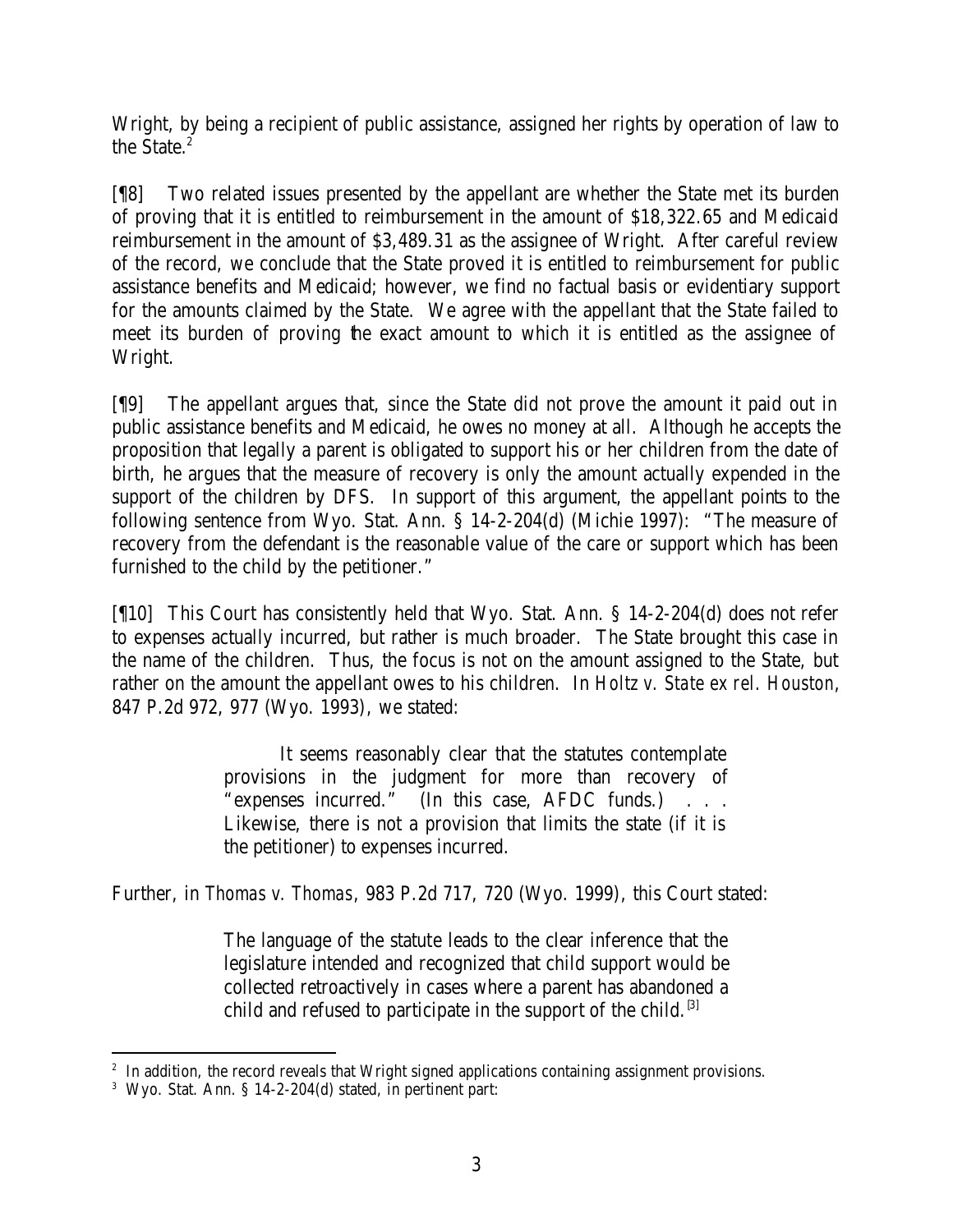Thus, the appellant owes his children reasonable support from the date of their birth. This brings us to the key issue in this case.

## **BACK CHILD SUPPORT**

[¶11] The appellant's primary contention is that the State did not meet its burden of proof that he owed back child support in the amount of \$18,322.65. Again, the appellant acknowledges his parental obligations and that they relate back to the date of birth of his children. He argues, however, that the back child support amount of \$18,322.65 is unsupported by the evidence.

[¶12] While the findings of a trial judge concerning conclusions of law and disposition of the issues are presumptively correct, the appellate court may examine all of the properly admissible evidence in the record. *Shores v. Lindsey*, 591 P.2d 895, 899 (Wyo. 1979). Because this Court does not weigh the evidence *de novo*, findings may not be set aside because we would have reached a different result. *Id*. On appeal, findings of fact are not set aside unless they are clearly erroneous. *Id.* "'A finding is "clearly erroneous" when although there is evidence to support it, the reviewing court on the entire evidence is left with the definite and firm conviction that a mistake has been committed.'" *Cross v. Berg Lumber Co.*, 7 P.3d 922, 928 (Wyo. 2000) (*quoting Hopper v. All Pet Animal Clinic, Inc.*, 861 P.2d 531, 538-39 (Wyo. 1993)). The appellant bears the burden of persuading the appellate court that a finding is erroneous. *Cross*, 7 P.3d at 928 (*quoting Hopper*, 861 P.2d at 538-39).

[¶13] At the end of the June 8, 2000, hearing, the DFS attorney informed the district court that he could at that time provide to the appellant's attorney "an AFDH which shows the AFDC, what we used to call Aid for Dependent Children, paid to the mother." He was ordered to do so and complied. The district court then ordered counsel to prepare and submit their income and child support calculations, and a final hearing was scheduled.

> The measure of recovery from the defendant is the reasonable value of the care or support which has been furnished to the child by the petitioner. . . . These remedies are cumulative and in addition to other remedies provided by law.

The statute was amended for clarification effective July 1, 2000, and it now reads, in pertinent part:

The measure of recovery from the defendant is the reasonable value of the care or support, including medical support furnished to the child by the petitioner and the child support ordered pursuant to W.S. 20-2-303 through 20-2-305, 20-2-307 and 20-2-311. . . . These remedies are cumulative and in addition to other remedies provided by law.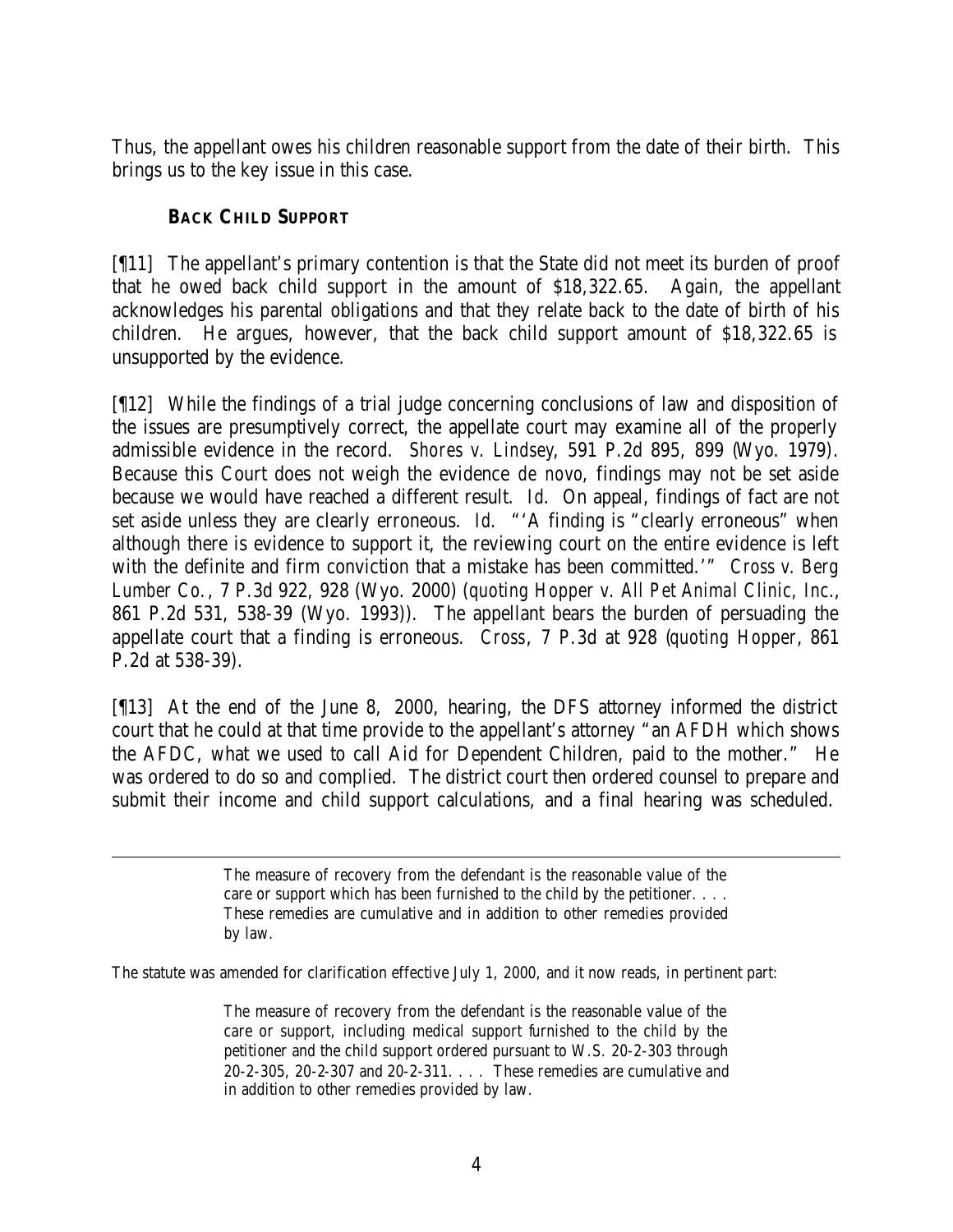DFS's calculations with attachments and appellant's calculations and exhibits are both in the record.

[¶14] In establishing the amount of back child support owed, the State attempted to determine the income of both parents for previous years and then applied the current child support guidelines to establish the amount of support owed. Neither parent could give complete and accurate information regarding income for the previous years for which child support was owed. The State imputed income to the parents for the time periods for which they could not supply accurate and complete information.

[¶15] Unfortunately, the record does not disclose any factual basis for the amount of income imputed by the State. For instance, while a hearing was held, no questions were asked of Wright regarding her prior employment history. Certain periods of imputed income for Wright seem to represent minimum wage for a forty-hour work week. There simply is no factual basis to support that such imputed income was reasonable for Wright over the time periods at issue. Thus, we are compelled to remand this case to the district court for an evidentiary hearing so the State can establish a factual basis for its computations.

## **AMOUNT OWED THE STATE**

## *[¶16] As explained above, by operation of law, the State is the assignee of Wright to the amount of any public assistance benefits plus any Medicaid paid by the State. We have already determined that the State is entitled to reimbursement, but the State failed to prove the amount to which it is entitled. Upon remand, as part of the evidentiary hearing, the State must prove the exact amount of its assignment.*

[¶17] Thus, a two-step process is necessary. First, the district court must determine the reasonable amount of back child support owed by the appellant to his children. Second, Wyo. Stat. Ann. § 20-6-106(g) provides:

> If a court orders support to be paid by an obligor, the department shall be subrogated to the debt created by the order. This subrogation interest shall apply to all orders of support including temporary spouse support orders, family maintenance and alimony orders to the *extent of the amounts paid by the department in public assistance* to or for the benefit of a dependent child and the amount of medical support provided by or through another division of the department or the department of health or the department of family services.

(Emphasis added.)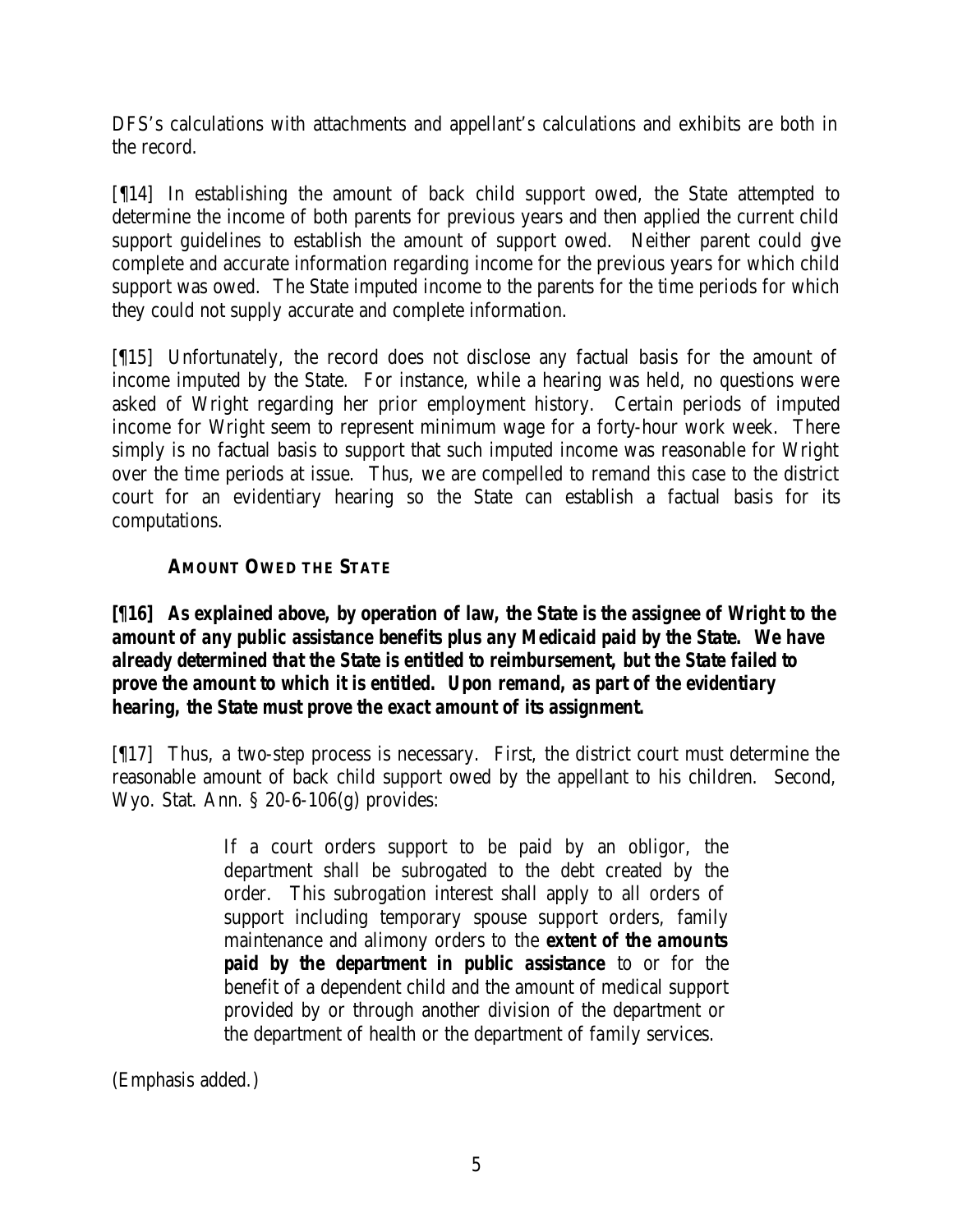[¶18] Therefore, the State must prove the full amount of the back child support to which it is entitled as the subrogee of the mother. If the amount of back child support owed is less than the total amount the State paid, the State is entitled to the back child support owed, plus the amount of any Medicaid paid. If the back child support owed is greater than that paid out by the State, the State receives what it paid out, and the rest goes to the children.

[¶19] In determining the amount owed the State, the district court accepted Wright's stipulation that no back support was owed to her by the appellant. The district court stated in its order:

## 3. That Ranae Wright has waived any sums due to her.

4. That any judgment herein shall accrue to the benefit of the State of Wyoming.

This part of the order is erroneous on its face. Wright cannot legally waive back child support. The support is not due to her but to her children. *See Erhart v. Evans*, 2001 WY 79, ¶ 15, 30 P.3d 542, 546 (Wyo. 2001) ("legal prerequisites for modification cannot be extinguished by parental stipulation to reduced payments. The law precludes parties from bargaining away the funds intended for the exclusive benefit of their children"); *Hurlbut v. Scarbrough*, 957 P.2d 839, 842 (Wyo. 1998) ("because a child support obligation does not belong to the custodial parent, that parent does not have the authority to bargain it away"); and Wyo. Stat. Ann. § 20-6-106(d) ("[n]o act of the obligee shall prejudice these rights of . . . the dependent child"). "'"A mother cannot, by contract, bargain away the right of her minor child to adequate support from the father, regardless of the validity of the agreement as between the parents themselves."'" *Hurlbut*, 957 P.2d at 842 (*quoting Miesen v. Frank*, 361 Pa.Super. 204, 522 A.2d 85, 87, *appeal discontinued*, 516 Pa. 641, 533 A.2d 713 (1987) and *Com. ex rel. Bortz v. Norris*, 184 Pa.Super. 594, 135 A.2d 771, 773 (1957)). While Wright waived any sums *due to her*, she cannot waive sums due to her children. Accordingly, we hold that the part of the stipulation alleging forgiveness of the appellant's past child support obligation is void and unenforceable because it is against public policy. *See Hurlbut*, 957 P.2d at 842 and *Combs v. Sherry-*Combs, 865 P.2d 50, 54 (Wyo. 1993).

*[¶20] We further note that on the date of the stipulation, June 8, 2000, the amount of*  back child support had not been calculated. Therefore, Wright could not have known if *she had received an appropriate amount of support for her children. The record indicates that the appellant had at times paid rent, bought groceries, and had given Wright money. Obviously, any amount the appellant can demonstrate he actually paid to support his children must be credited to him. Wright may also testify or present evidence that the appellant gave her money or helped with the expenses of raising the children. This presents a fact issue for determination by the district court regarding credits due to*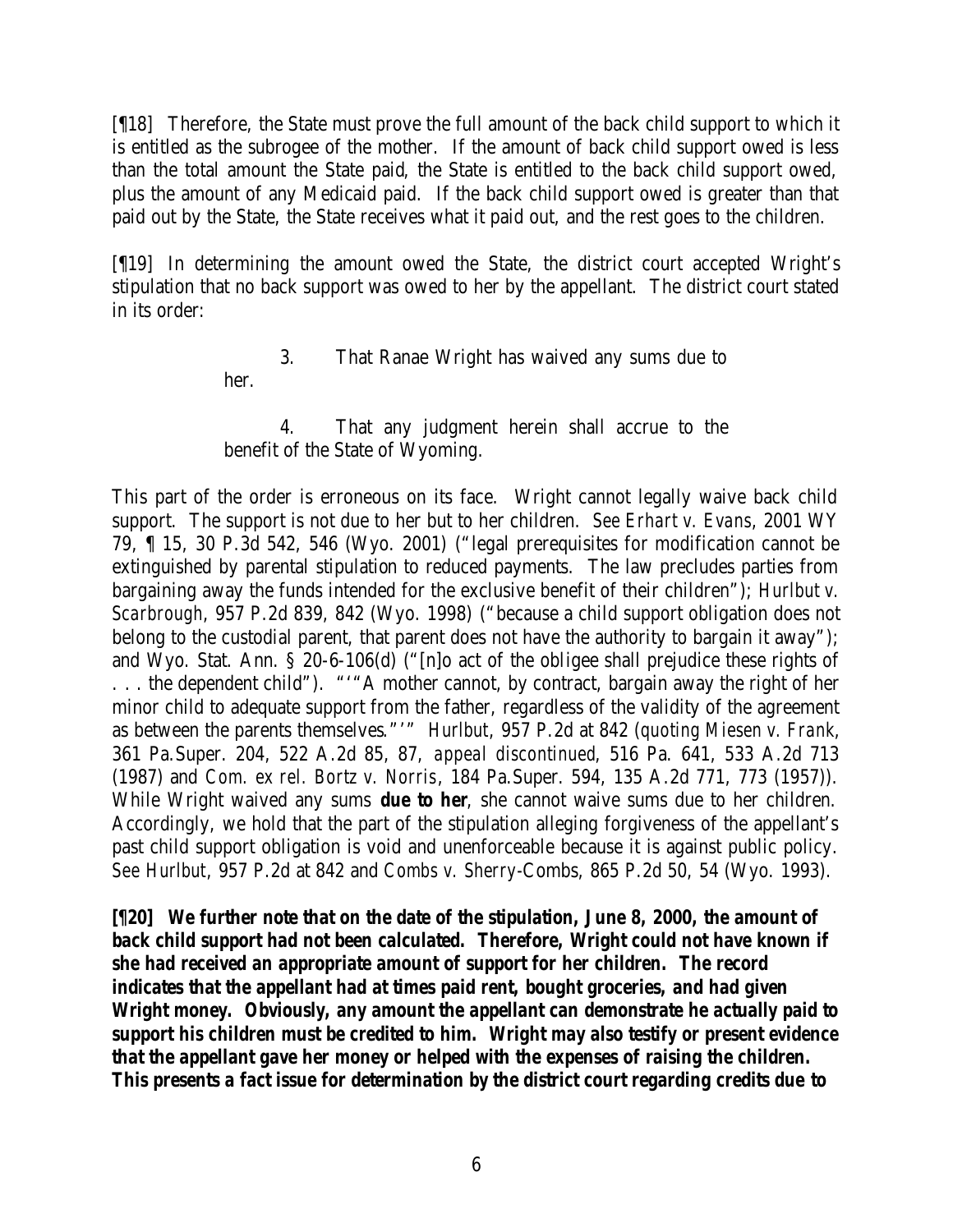*the appellant. On remand, the district court is to determine the amount of back child support owed, taking into account amounts already paid by the appellant.*

## **ATTORNEY'S FEES**

[¶21] Appellant's final issue regards the district court's denial of his request for attorney's fees pursuant to Wyo. Stat. Ann. § 14-2-114 (Michie 1997).<sup>4</sup> The award of attorney's fees under this section is clearly discretionary with the district court. The appellant argues that the State is solely responsible for the complexity of this litigation and therefore should pay his attorney's fees. Many of the complexities of this case, however, come from the failure of the appellant to supply accurate and complete financial information, his failure to provide reasonable support for his children from their respective births, and his attempt to manipulate this proceeding to avoid payment of any back child support. Under these facts, we find no abuse of discretion in the denial by the district court of appellant's request for attorney's fees.

### **CONCLUSION**

[¶22] We conclude that the figures utilized in the State's calculations, and relied upon by the district court, were not supported by sufficient factual evidence, making the resulting back child support figure of \$18,322.65 erroneous. Another deficiency in this case is the lack of any justification in the record for the determination that this amount, or whatever amount, is owed to the State. Judgments entered under the Child Support Enforcement Act should show an allocation of the judgment amount between the State and the obligee. The amount allocated to the State is the amount of public assistance provided. The amount allocated to the obligee is the balance of the unpaid child support.<sup>5</sup> While the materials revealing this information were utilized during the questioning of witnesses in the hearing, they were not entered into evidence nor preserved in the record, making it impossible to determine from the record whether the judgment amount is equal to the amount of public assistance received. A similar difficulty exists with regard to the judgment for Medicaid reimbursement in the amount of \$3,489.31. The State must present evidence and preserve it in the record to support this claim.

<sup>4</sup> Wyo. Stat. Ann. § 14-2-114 states:

The court may order reasonable fees of counsel, experts and the child's guardian ad litem, and other costs of the action and pretrial proceedings including genetic tests, to be paid by the parties in proportions and at times determined by the court.

<sup>&</sup>lt;sup>5</sup> Indeed, the form judgment entered in this case contains a grid for the entry of these allocations. The allocation slots for the obligee are filled with zeroes, no doubt because Wright stipulated that the appellant owed her no child support.